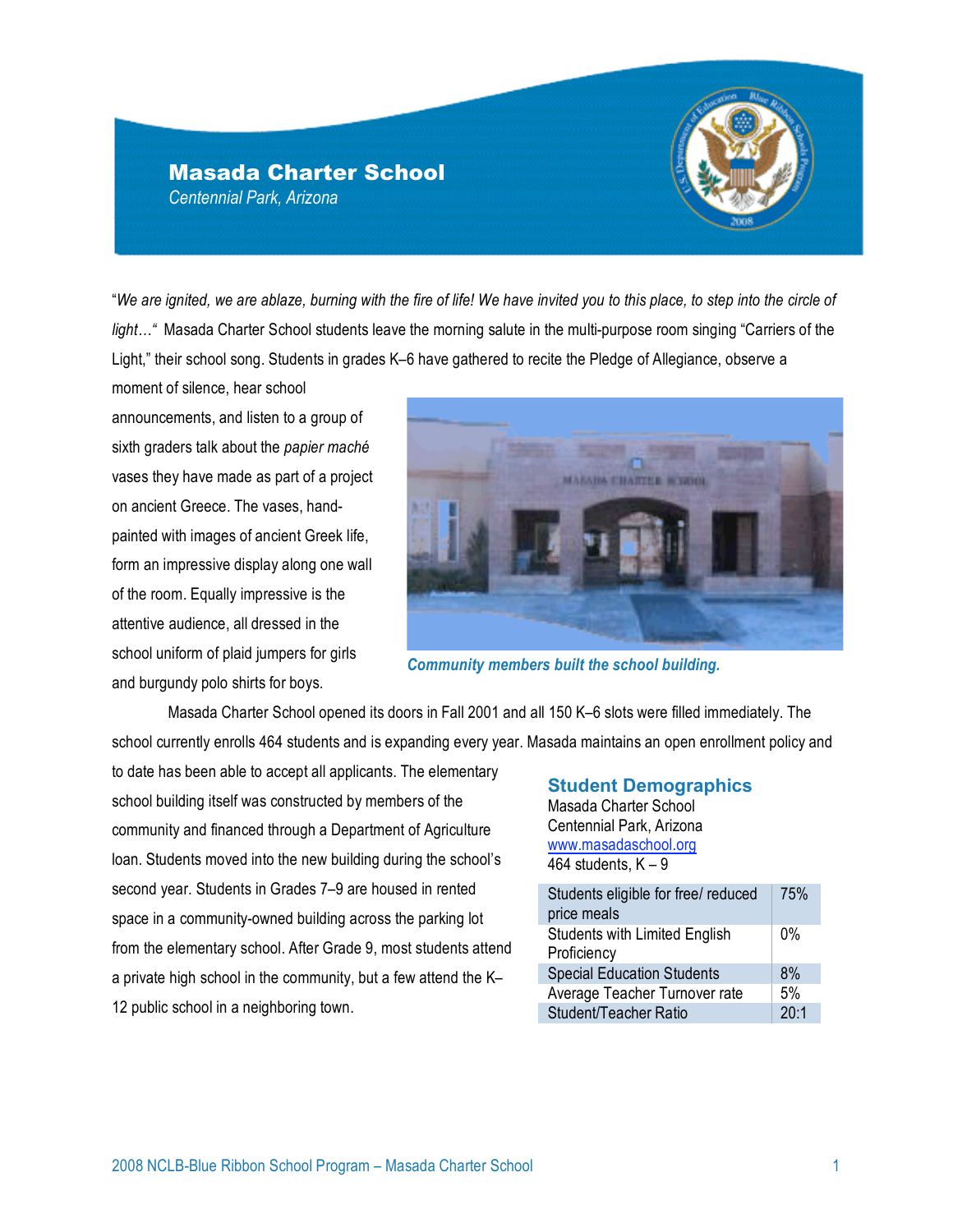Centennial Park is a relatively homogeneous community in rural northern Arizona with an all-white population of native English speakers. Masada Charter School began as a Master's degree project of Leanne Timpson, a teacher in the rural district's lone K–12 school. Enlisting the assistance of other interested teachers and community members, Timpson developed a proposal for Arizona's Charter School Board.

The school received \$150,000 from the state in start-up funds for each of the first three years, and has supplemented those funds with six grants and various fund-raising activities. The business aspects of running the school are outsourced to a firm in Phoenix that assists other charter schools.

Now the school administrator, Leanne Timpson is assisted at the elementary school level by a Lead

Teacher who functions much like a school principal, assuming responsibility for curriculum, professional development, counseling, discipline, and technology. At the junior high school level, one staff member divides his time between principal and teacher roles.

Masada Charter School impresses its visitors with a multitude of strengths. First and foremost, the entire community is committed to the school's vision to "unleash the learning power of students." This is exemplified not only through empowering students to make their own learning choices, but also in the strong commitment to the teachers' professional



*Administrator Timpson initiated work on the school as part of a Master's degree.*

development. The school uses few textbooks, and carefully selects the instructional materials it needs to address the Arizona education standards. Parent involvement is expected.

## **PROFESSIONAL DEVELOPMENT**

Masada Charter School staff places a high value on professional development and has worked continuously with a California consultancy, Life Long Learning, for eight years. The consultants have trained staff to conduct Action Research and Cognitive Coaching.

Each summer Masada teachers examine student data from the previous year, select a focus area, set a goal, and formulate a plan. To help meet their goals, teachers meet twice a month with their Action Research team. Every six weeks teachers write, and the Lead Teacher provides feedback on, a reflective summary of their Plan-Do-Study-Act phases. Teachers receive a \$4,000 bonus each year from Arizona Proposition 301 funds for participating in Action Research projects. Teachers also take part in monthly study groups on topics of interest, such as improving student grammar or writing.

One hallmark of the school's culture is teachers' willingness to collaborate and get help from each other, formalized in Cognitive Coaching sessions, held twice a trimester. The coach may be a teacher peer, the Lead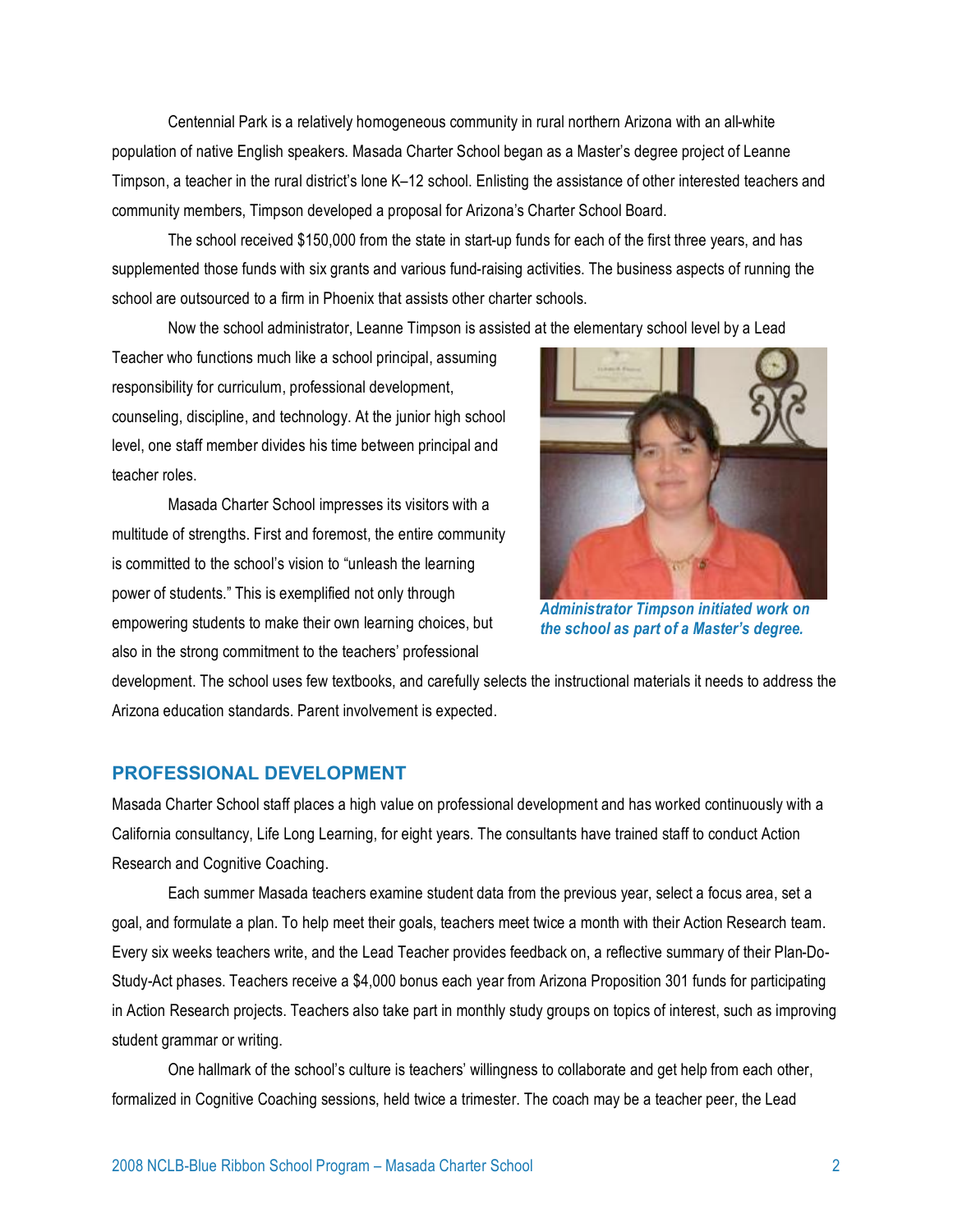Teacher, or one of two Life Long Learning consultants. A Cognitive Coaching session the site visit team observed began with a pre-conference during which the teacher clarified what she wanted help with and defined the strategies she wanted her coach (the Lead Teacher) to look at. She shared her lesson plan with the coach, noting which state standards she planned to address.

The lesson involved teaching students to use a software program to create different kinds of graphs. The teacher wanted students to use their own achievement data to make the graphs more meaningful, but she also wanted to use some cooperative learning strategies and was concerned that students might compare their data with

each other and didn't want anyone to be embarrassed by their scores.

Checking that she understood what the teacher wanted her to attend to, the coach observed the teacher giving the lesson. In a debriefing conversation afterwards, the teacher said she felt the lesson went well, although she accidently skipped a couple of steps when she demonstrated the software. She was pleased that



*Students wrote and illustrated haiku poems about flowers.* 

students seemed so involved in creating their graphs that they didn't have a chance to compare their data with others. After seeking confirmation that the teacher was open to some feedback, the coach made some suggestions for incorporating cooperative learning strategies (partner feedback form, think-pair-share) into the lesson.

Teachers also participate in grade-level Collaborative Teams. The team structure facilitates ongoing communication among grade-level teachers and topics frequently center on standards. The site visit team observed a group of junior high school teachers who met after school to work on a planning matrix that aligns the state's math standards with the junior high Saxon math textbooks. The junior high team had previously set up a matrix in Excel which permitted team members to conduct item analyses quickly and efficiently. The teachers were trying to create some assessment items that were more like the Arizona AIMS test, but their items appeared to be more difficult and they discussed making some changes.

Over the past few years, outside trainers have provided workshops for staff on such topics as guided reading, Handwriting Without Tears, Love & Logic, and behavior management. Teachers are also encouraged to attain Master's degrees, and 16 of the school's 23 teachers have earned them. Eleven of these 16 teachers just finished their degrees through a Lesley College program that meets in St. George, Utah; two more teachers are currently enrolled in Walden University online, which will bring the total of teachers with Master's degrees to 18.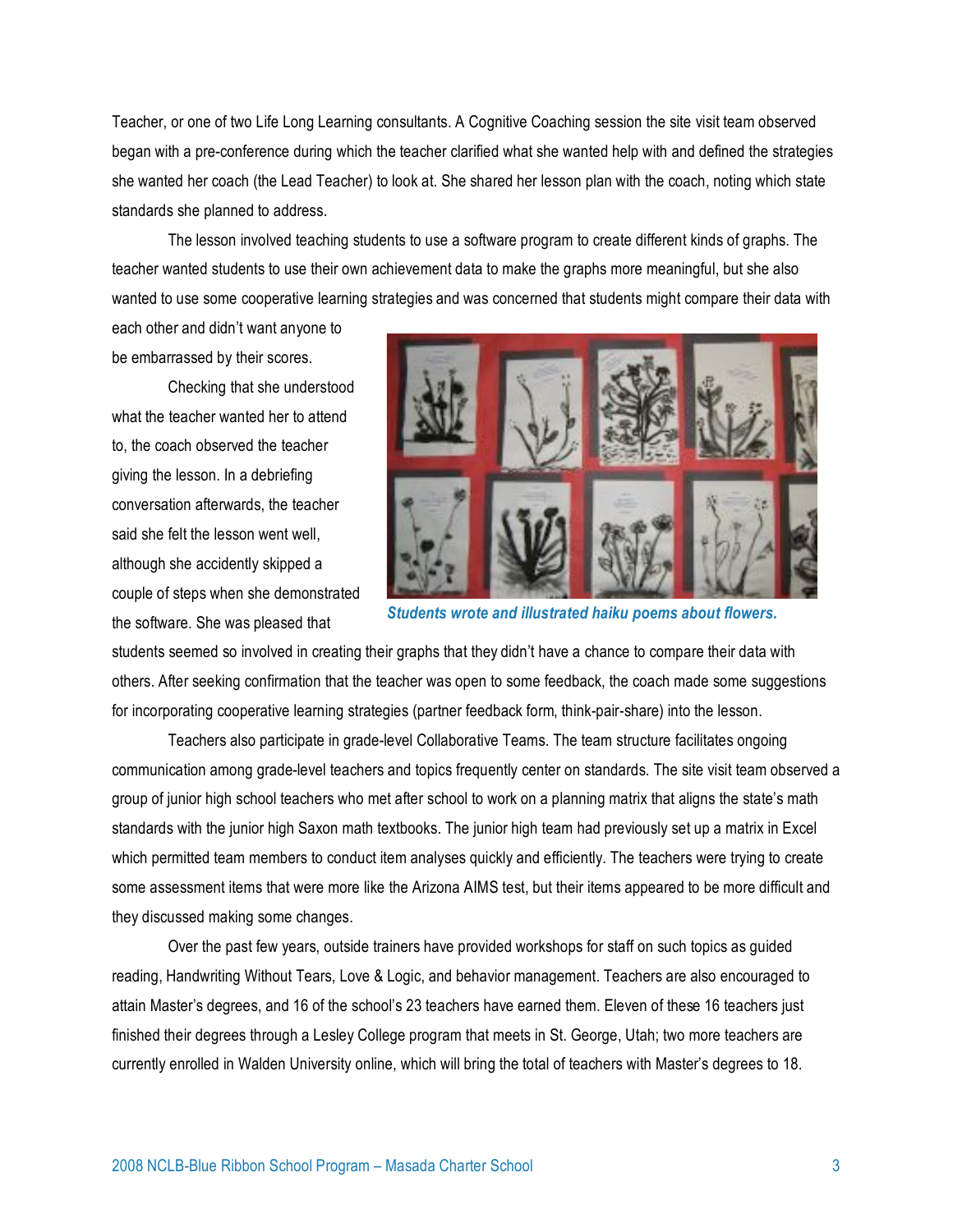The school provides some tuition reimbursement for this program and teachers receive raises when they complete their degrees.

#### **STUDENT EDUCATION PLANS (SEPs)**

Part of unleashing students' learning power is helping them take ownership of their education. At Masada, students at all grade levels formulate their own educational goals in Student Education Plans (SEPs) and evaluate whether they accomplished them. SEP meetings, held each trimester, include the student, the teacher, and a parent.

In a SEP meeting the site visit team observed, the teacher began by asking the student, a sixth grader, what he liked and disliked about school, then reviewed his scores on classroom tests, the state AIMS test, and DIBELS. The teacher asked the student, who had achieved high scores on the tests, what he thought made him so successful. "I turn in my homework on time; I pay attention; I'm responsible," the student explained. The teacher noted that these were all good skills that would also transfer to life outside of school.

Next the teacher looked at the student's goal for the trimester, which involved improving his grammar skills. Because a teacher intern had helped this student develop his goal, the classroom teacher asked if it was really the goal he wanted to reach. When the student hesitated, the teacher encouraged him to reach for something he really wanted to learn or accomplish—not necessarily an area of academic weakness. With that, the student said that he would like to accelerate his progress through the seventh grade math (pre-algebra) textbook and start eighth grade math (algebra) this year. The teacher suggested another sixth grader who could work with him on this, and promised to help them find a mentor.

Down the hall, another teacher, student, and parent met to discuss a fifth grade girl's SEP. The mother listened as the teacher and student engaged in a serious discussion of the student's goals, which were related to effort, new learning, and getting along with new friends. The student rated her school progress as "pretty good….6 on a scale of 1 to10" and reported that she was making more friends and being more trustworthy. She noted that she was still having difficulty catching up and being responsible about completing her work and suggested that she needed an incentive to stay caught up.

The teacher and student discussed strategies for getting her homework done and possible incentives. When the student expressed doubt that she could catch up, her mother suggested that if the student stayed caught up, her mother would take her out to lunch. The student and teacher agreed, then reviewed the student's goal of reading more. The student said she was reading a lot more and listening to books on tape. She was also reading some of the books out loud, and understanding them better; her reading scores are improving. The teacher prompted the student to set a goal for the rest of the year, and the teacher, mother, and student agreed that for every week that the student stays caught up, she will receive a dollar to spend on a craft project. The student proposed that she stay at school an extra half hour every day to work on her homework because it is easier for her to stay on task at school. The teacher, who generally stays after school for at least a half hour to complete her own work, accepted the student's proposal.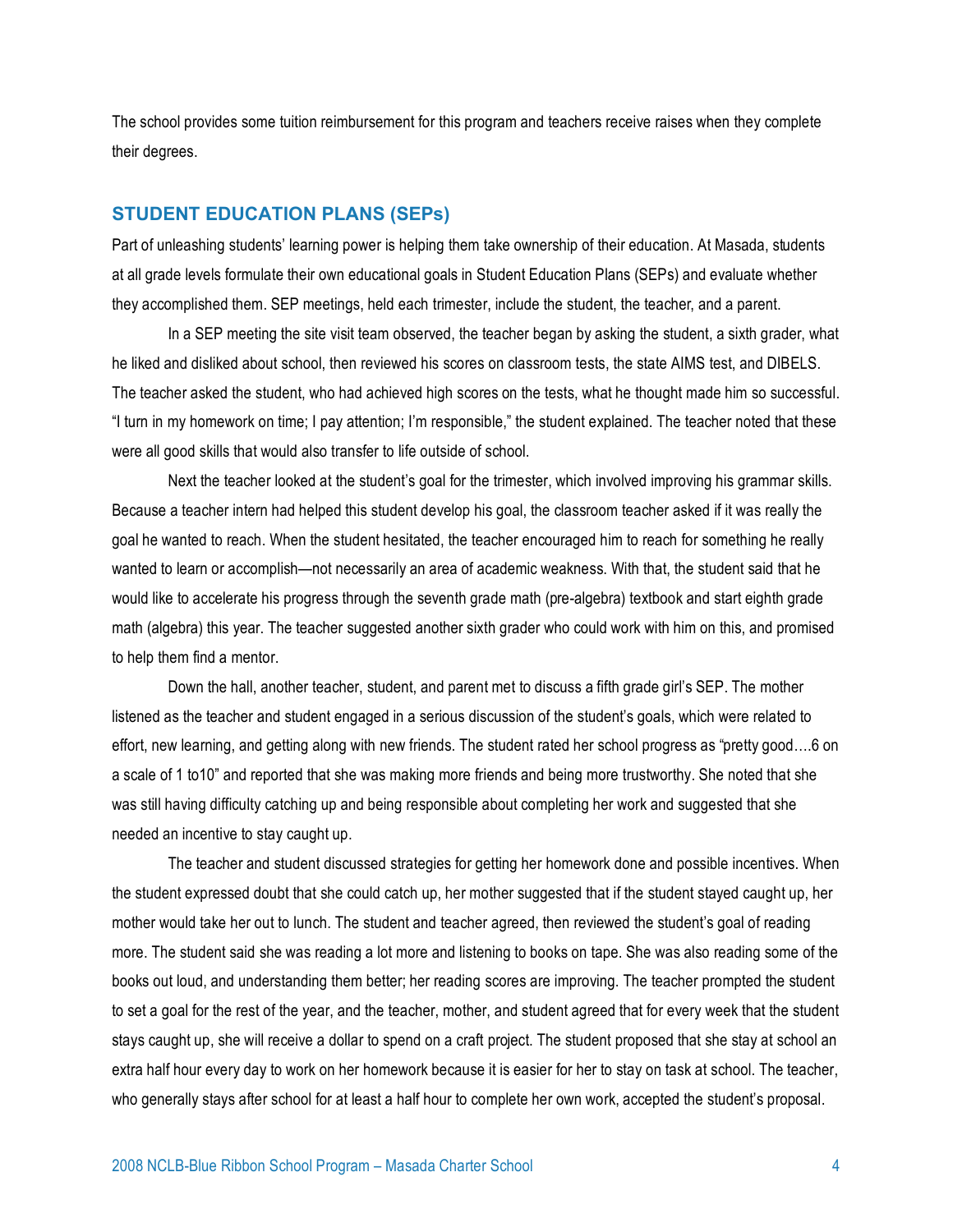#### **CURRICULUM**

The curriculum at Masada school is built around the Arizona state standards. Few textbooks are used, except in mathematics, where Saxon math is used at all grade levels. For reading instruction, teachers focus on the "big five

skills" (phonemic awareness, phonics, vocabulary, fluency, comprehension), and use a four-blocks (guided reading, self-selected reading, working with words, and writing) model. Teachers noted that the administration is very supportive, purchasing instructional materials as needed to meet student needs and state standards.

Initially, technology was a challenge because the community didn't have high-speed Internet access. The school administrator worked



*Technology grants helped fund a computer lab.*

with a member of the community to bring Internet access to their rural area. Technology grants have helped to fund a computer lab as well as mobile laptops.

One highlight of the Blue Ribbon School site visit was an observation of the day-long fifth grade "Fabulous Fraction Fest," which involved both fifth grade classrooms, two teachers, and half a dozen parent volunteers. In the

morning, three groups of students explored fractions via music, dance, and the visual arts. In the afternoon, students rotated through six stations which involved 1) using colored candies to create bar graphs that represented the fractions for each color, 2) graphing decimal fractions, 3) egg carton fractions, 4) circle fractions, 5) fraction Uno, and 6) cooking fractions. The latter station was clearly the most popular, but also somewhat challenging in that each student had to make 1/8 of a recipe for a snack. As they moved from one station to the next, students sang a fraction song to the tune of "Clementine."

To plan for the Fabulous Fraction Fest, fifth grade teachers reviewed all of the Arizona standards related to fractions to ensure they were covering each standard, and



*Students learn to represent their thinking visually.* 

then set out to create activities that moved students through concrete, representational, and abstract activities, using kinetic, visual, and oral learning. "By the end of the day, all children should understand fractions in multiple ways," a teacher explained, "The activities were developed based on state standards related to fractions, so there is a strong fit that wouldn't be possible if strict adherence to a textbook was the norm."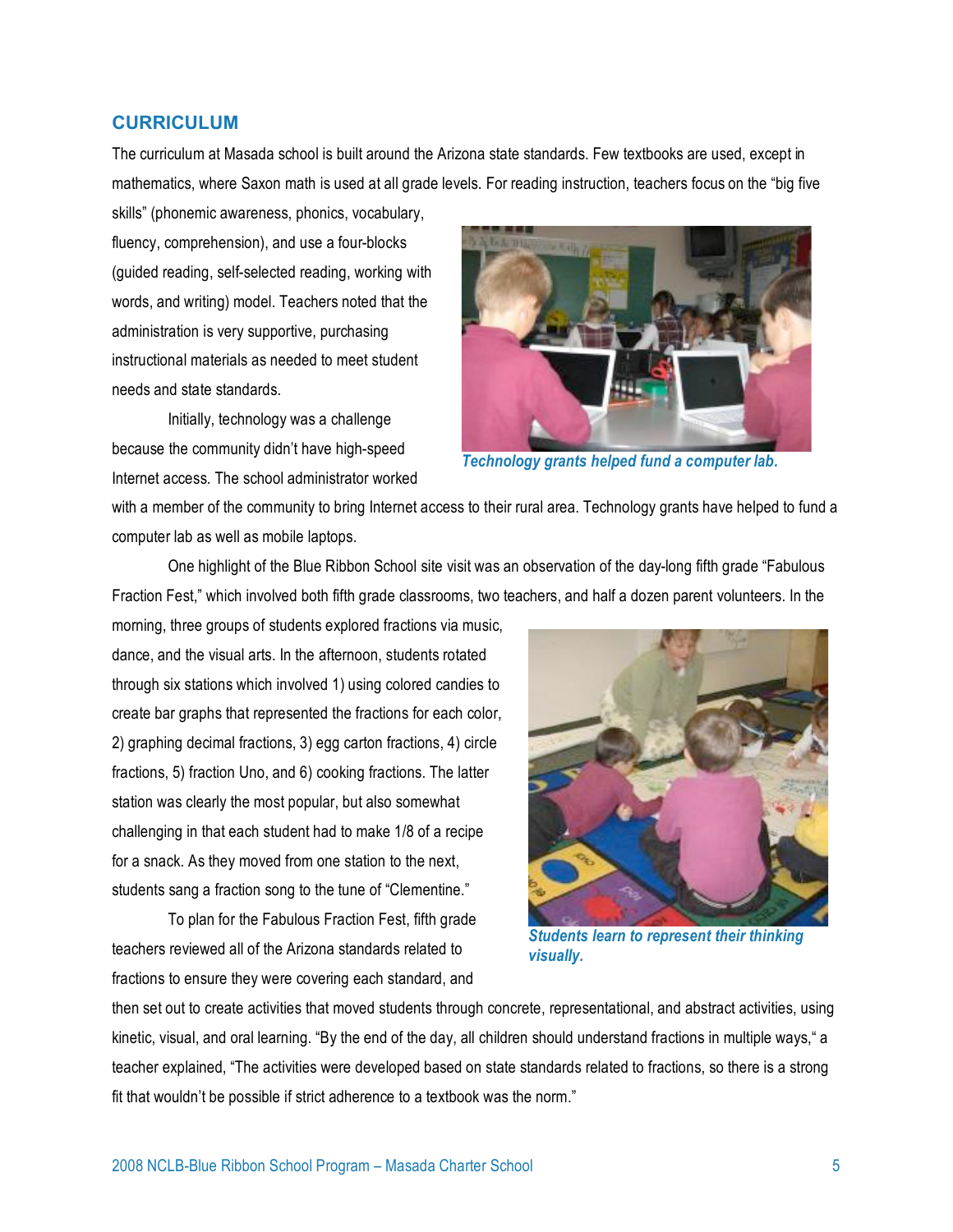At the junior high level (Grades 7–9), all students are enrolled in a Project class; they select learning goals and present their projects to the community. Students can change their projects each trimester or continue with the same project. Examples of past projects include refurbishing a car, making a desk, learning to play a musical instrument, learning a new language, learning archery, sewing clothing, writing a novel, working on the school yearbook, and producing a movie. If students need funding for their projects, they can submit grant proposals to the school administration. Students are expected to enlist the assistance of a mentor for their projects, although mentors need not be members of the community. Some students have worked with online mentors for special projects.

#### **PRIMARY GRADES**

In the primary grades, displays of student-made, teacher-made, and commercially-made materials ring the classroom. In a first-grade classroom, large cards indicate centers for Handwriting Highway, Journal Writing, Puzzle Places, Library Center, Listening Center, Spelling Space, Book Bag Center, Sequencing Corner, Games Center, ABC Center, Buddy Reading, Phonics Center, and Sort Street.

The 58 first-grade students have been divided into three groups, each studying a different animal and each led by one of the two first-grade teachers or an intern. The focus is on research skills. In one group, the teacher reviews the previous day's work and the students explain that they did a "brain dump." At the teacher's prompting, they describe it as a way "to see what we knew about our topic." They had listed what they knew about leopard seals and sorted the items into either facts or opinions. As they begin seeking more information from books, the teacher displays another chart, directing the students to place facts they find during reading into one of four quadrants: Description, Habitat, Food, and Protection/Shelter. The first graders will present their completed projects to the kindergarten students.

The teacher reviews examples of each type of fact as students volunteer information and define each type. When the teacher asks where they can find information about leopard seals, the students suggest the Internet, Google search, library, dictionary, books, and newspapers. The teacher holds up some books and invites the students to join her on the rug. On an overhead projector she shows the Wikipedia entry on leopard seals, cautioning that "There are some big words. It will take some stretching." A child asserts, "We'll use our brains!" Encouraging the students to try to read the entry, the teacher advises them to look for something they recognize; then she reads the summary aloud, modeling how to select information, asking "Is this important?" Together the students and teacher agree on what to highlight.

Shifting the focus to books, the teacher asks students to use sticky notes to mark anything they find about leopard seals. She models how to use a book to find information and gives students 15 minutes to peruse the books. All students focus on the task. One girl carefully reads a book's table of contents to orient herself to the book. The teacher supports individual students as needed, observing, "Are we finding much in these books for our animal? I think we may have to go to the Internet." The children nod enthusiastically, several exclaiming "Internet!" At the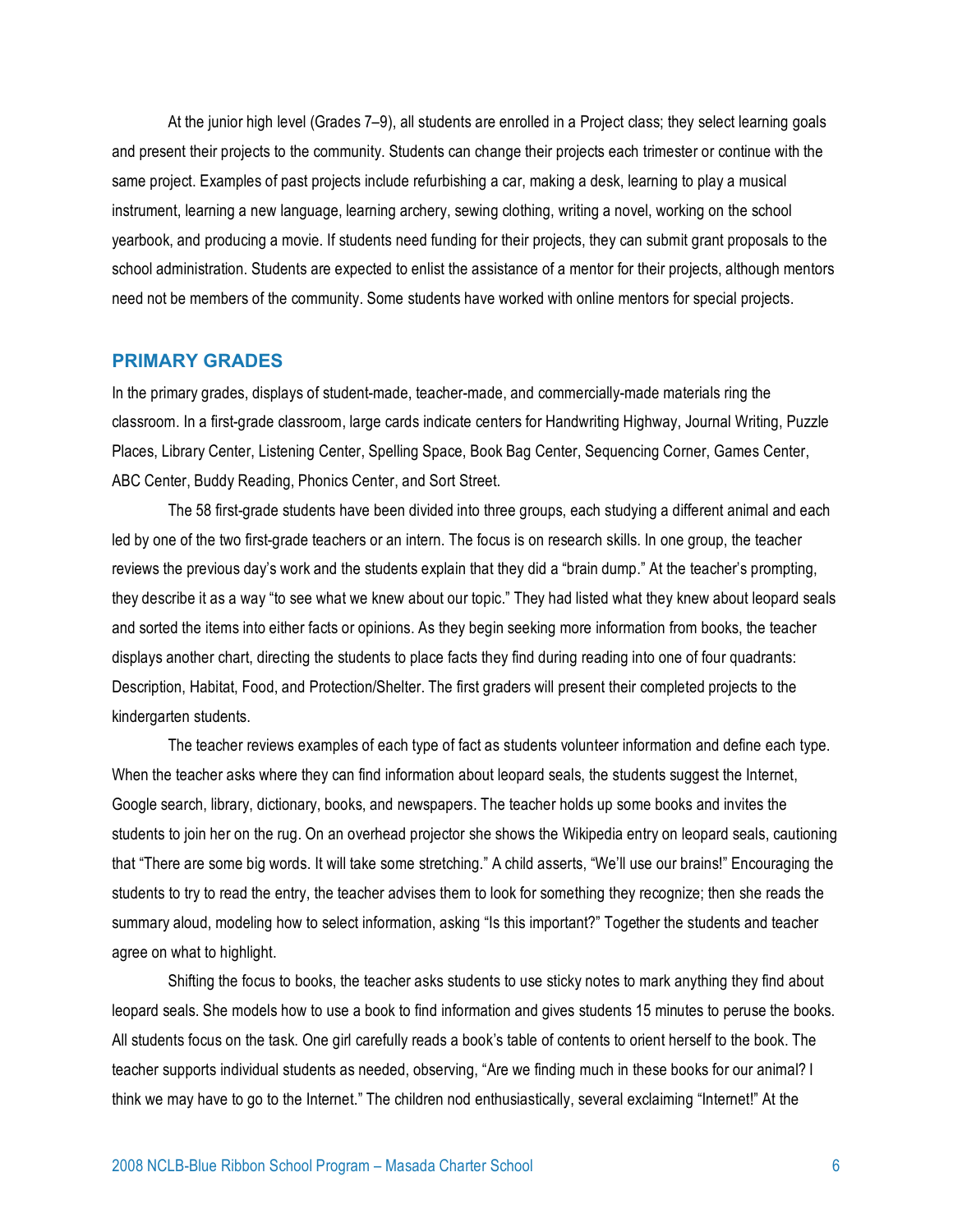teacher's prompt, students put all the books they have tagged into a basket and pile the others separately pile. As the teacher pulls out a stack of "Fact Strips," strips of paper roughly 2 by 8 ½ inches, she asks, "What shape is it?" When the students reply "rectangle" she notes that each strip is big enough to write just one fact.

One boy reports that his book said a leopard seal is a mammal. The teacher demonstrates how to record the first fact on a fact strip and asks, "Where does it go on the chart?" Together they agree it belongs in the Description quadrant. The teacher pulls out a folder containing some previous note-taking about Antarctica, and explains that children can select facts from their earlier notes as well. All the students appear to understand the assignment and quickly begin recording facts: "Leopards swim in water." "They eat



*The library is a sunny and inviting space.* 

penguins." "They eat krill." Invented spelling is allowed; the emphasis is on finding and writing facts. The children enjoy taping facts on the chart, and most do not need the teacher's help to do so. The teacher tells students they will come back to the charts later during center time: "It looks like you've got the idea." Taped music signals that students are about to transition to another activity. Most have classroom jobs, and students put the materials away quickly without prompting or instruction from the teacher.

#### **PARENT INVOLVEMENT**

Although parent involvement is expected at Masada, parents do not view it as a chore. "We created this school together—parents were involved from the ground up. There is a lot of community pride in this school," a parent explained. "This school succeeds for the same reasons that a good business succeeds," another parent added, "They have a vision, mission, goals, a responsible governing board, a passion for excellence, and good communication with the community."

There are many ways to be involved at Masada. In addition to traditional activities such as helping out in the classroom, on field trips, and with fund raising, parents participate in Community Activity Days to clean up the school grounds, serve as mentors for the junior high Project class, make class presentations, attend SEP meetings with their children, participate in the Readathon, serve on PRISM (Parent Resources In Service to Masada) committees, and attend parenting seminars.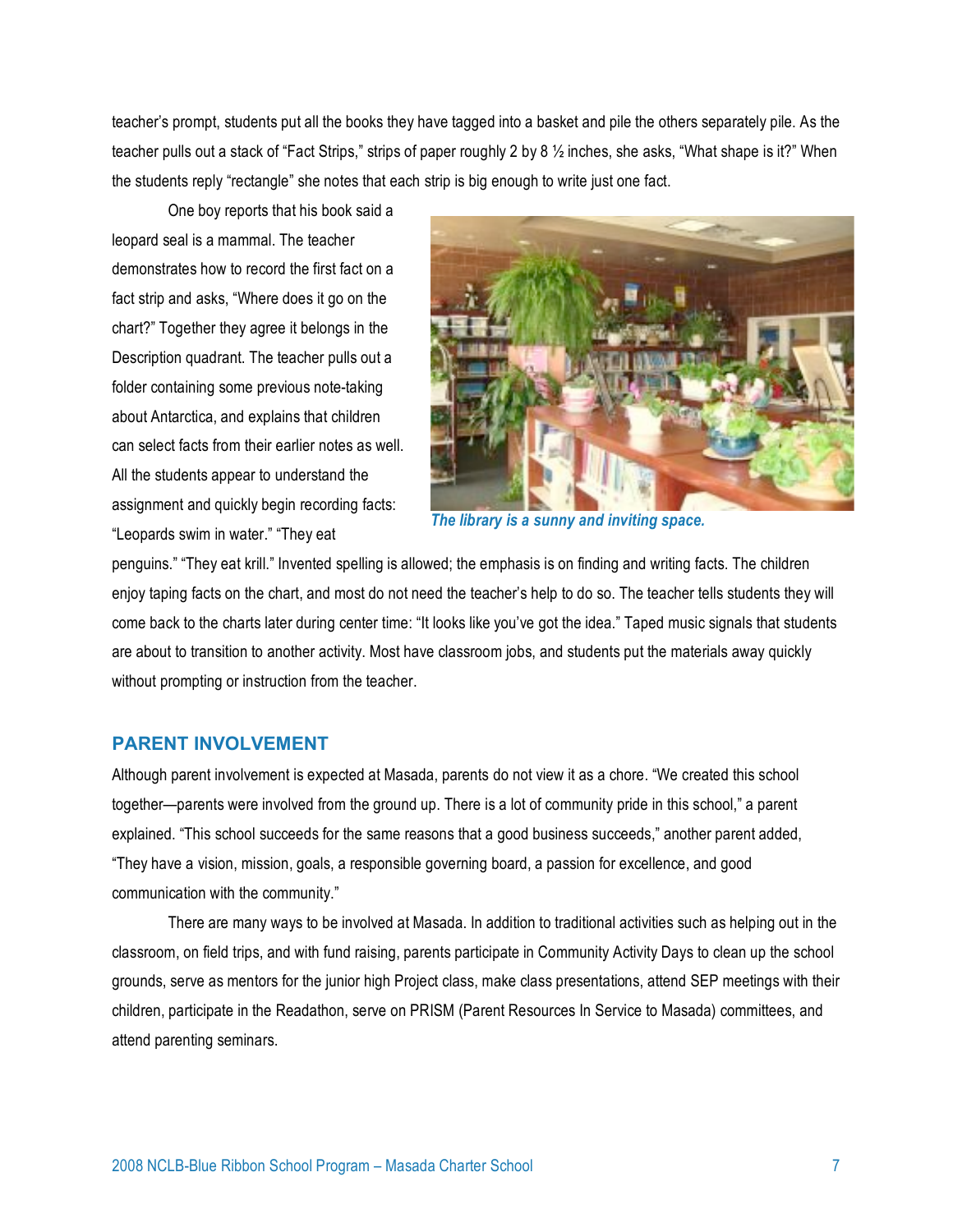Offered two or three times a month, parenting seminars address such topics as creating a literate home environment, using positive communication, reading to children, helping with homework, and helping children develop critical thinking.

Parents expressed appreciation for Masada's dedicated staff, the focus on positive communication, and the pleasure their children take in going to school. In spite of the expected annual parent involvement hours (15 hours each for the first three children, and five each for each additional child), parents claimed they had no trouble meeting those numbers and most exceeded the requirement. Parents are encouraged to track their hours online via the school website. They can also monitor their child's progress online and check whether their child has any missing assignments.

## **STUDENT OUTCOMES AND STUDENT LIFE**

Over the past several years, Masada Charter School has made steady progress in getting all children to meet or exceed the Arizona state standards and is currently in the top 10 percent of all Arizona schools; more than 90 percent of students meet or exceed state standards in reading and mathematics.

In addition to a rigorous academic curriculum, teachers create a positive learning environment, using the Love & Logic model for discipline. This model encourages students to solve their own problems. Teachers strive to make 90% of discipline positive and only 10% negative. Students can earn recognition and prizes for good behavior and receive "Carriers of the Light" tickets when they are caught doing something exemplary. The school holds a drawing each week for small prizes and twice a year for big prizes such as bicycles.

Unlike many other public schools, Masada Charter School does not provide transportation or a school lunch program. Most students walk to school and walk home for lunch. Students who live in neighboring communities are transported by their parents.

Masada students are required to wear uniforms. Although there was some resistance at first, compliance is high. Students and parents now all seem to agree that uniforms benefit the educational process because they put all students on the same level. One student council member noted that uniforms "remind us that school is for learning it's not a fashion show."

The original staff at Masada school developed a set of professional norms to guide their behavior and relationships. These norms included such expectations as taking responsibility for the climate and culture of the school, valuing diversity, exhibiting good communication skills, being mutually supportive, striving for quality, and keeping commitments. Eight years later, these norms are woven tightly into the culture of the school.